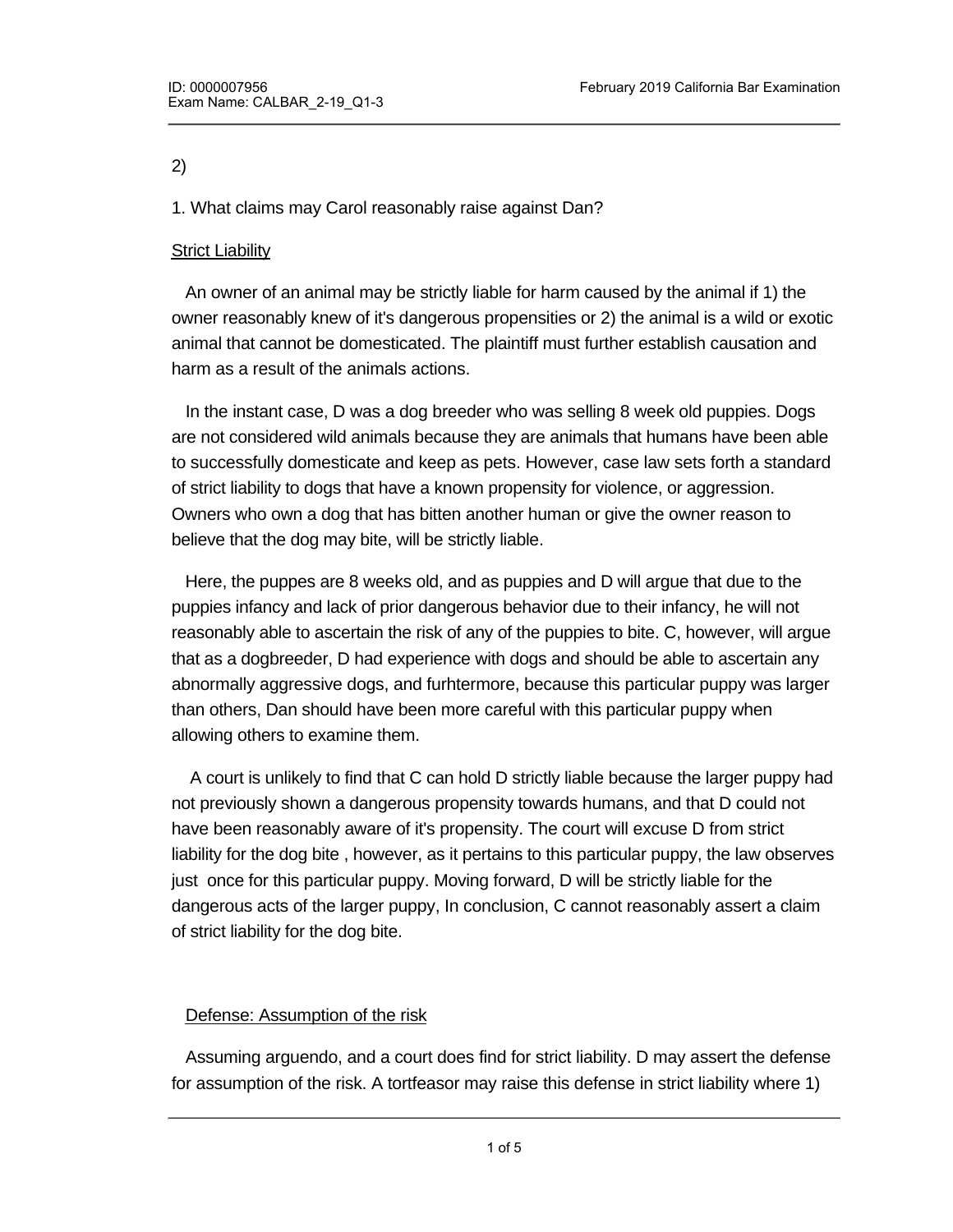the plaintiff reasonably understood the risk and 2) P assumed the risk by engaging in the activity.

 Here, D will argue that a reasonable person would understand that puppies may bite them and by examining the puppy C assumed the risk of the bite. A court is unlikely to find that any contact with puppies forces a P to assume the risk of a bite, because the P is not well situated to know the individual characteristics of the individual puppy.

# Strict Products Liability

 A plaintiff may hold a manufacturer or retailer strictly liable for dangerously defective products. While D is a dogbreeder who sells puppies, puppies are not products because D does not have any control over the production of the puppies. Puppies are the results of genetics and other factors out of D's control. Therefore, C cannot reasonably raise a strict products liability claim for the dog bite.

## **Negligence**

 A plaintiff may may establish a case of negligence where 1) the D owed a duty of care 2) the D breached that duty 3) the breach of the duty caused an injury and 4) P suffered a harm.

 C may try to raise two different claims of negligence: 1) negligence as pertaining to the dog bite and 2) negligence in applying the heavy-duty solvent.

# Negligence -Dog Bite

 Generally, a duty of care is owed to all forseeable people, within the zone of danger as defined. Landowners owe a specific standard of care to all entering their land. While a duty is not owed to unkown trespassers, landowners owe a duty to invitee's to warn, make safe and inspect for any known dangers on the land. An invitee is a person on the landowners land for the purpose of business dealings. Because D is a dogbreeder and B and C came to his house to look at puppies D is selling, C and B are invitees as they are there to conduct business, ie buying puppies from a dog breeder.

 Here, C will argue that D owed her a duty to warn her of the danger of the puppies biting. However, D will argue that because the puppies are still young coupled with the fact that they were not showing aggressive behavior, the danger was not known to him

as discussed above. As such that  $\alpha$  court is likely to not find that  $D$  owed  $C$  and  $\alpha$  duty to warn of  $\alpha$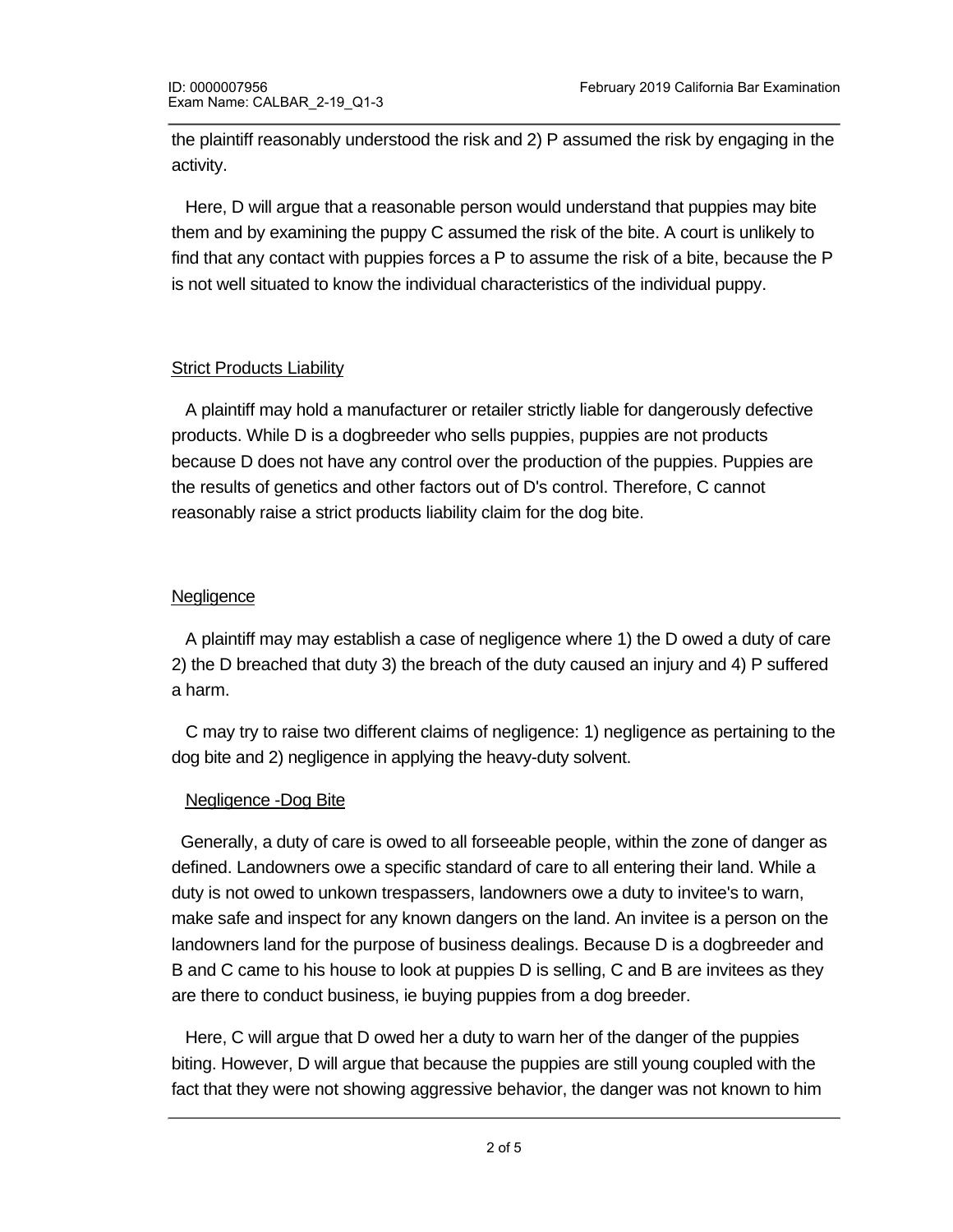as discussed above. As such, a court is likely to not find that D owed C a duty to warn of the puppies ability ot bite.

#### Negligence- Application of of Heavy Solvent

 See Rule above. Furthermore, while no one owe's a duty to rescue another, once one is engaged in the rescue, they may held liable for their negligence.

## Duty

 See Rule above. Where a special standard of care does not apply, the D owe's P a duty to act as reasonably prudent person.

 In attending to D's bite, it was foreseeable that D would owe here a duty of care as he was actively attempting to help her. In assessing D's actions, a reasonably prudent person would be careful in applying first aid to a person and would make sure to examine the first aid products used to make sure they are not expired or if the product is the correct product to use.

## Breach

A breach occurs when a D fails to act in accordance with the duty of care.

 Here, a simple examination of the label would have sufficed as it would have revealed that the bottle was solvent and not antispetic, however, D failed to do so. As such, D breached his duty to C.

# **Causation**

The injury must be the actual and proximate cause of the injury.

# Actual Cause

 The test for actual cause is whether but for D's conduct, the injury would not have occured. Here, if Dan had not applied the solvent instead of antiseptic, C would not have been caused pain.

# Proximate Cause

 An injury is proximately caused where the harm produced was the forseeable consequence of D's actions. Here, it is a foreseeable risk that applying the wrong substance instead of antispetic would harm another.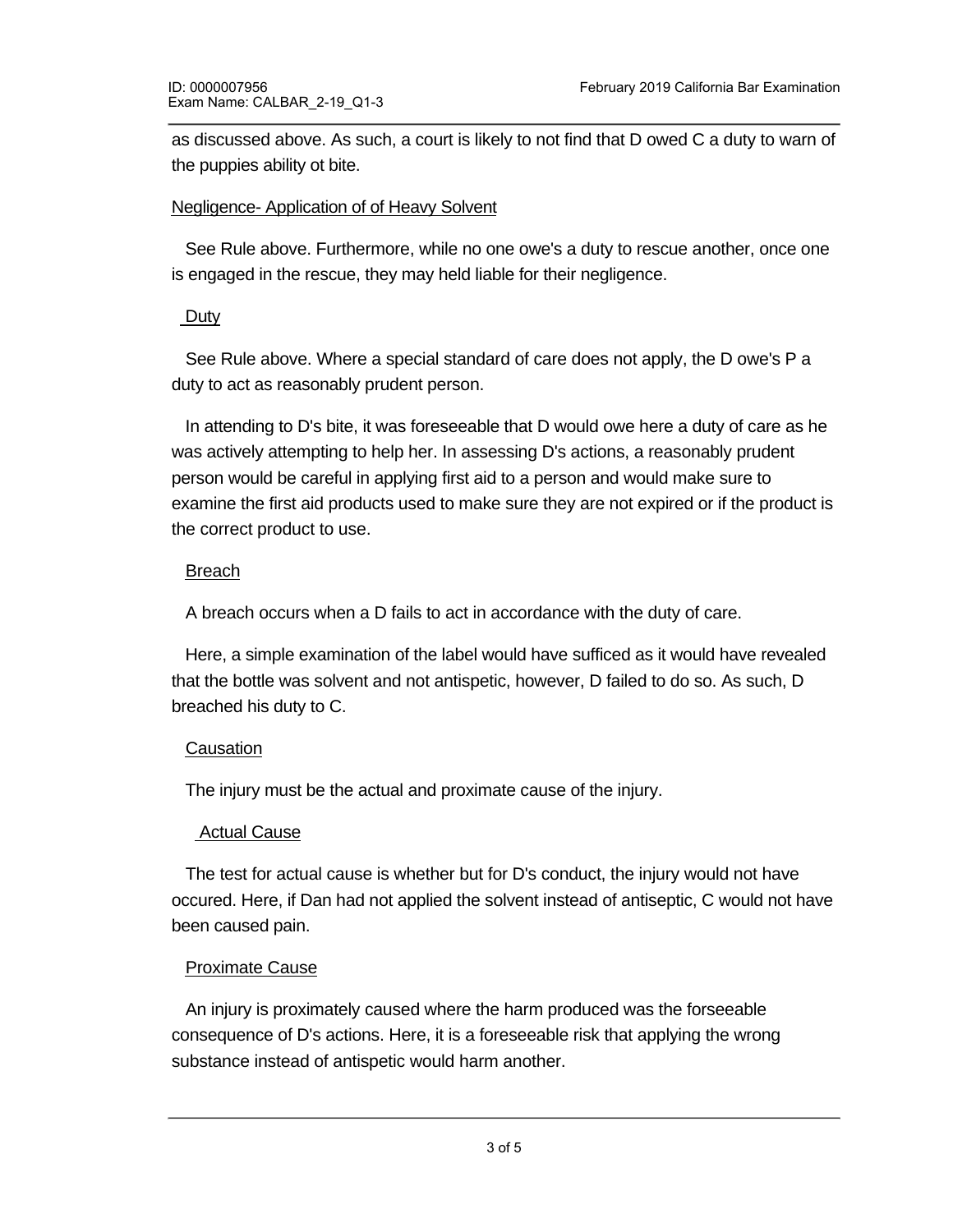As such, D's actions were the actual and proximate cause of C's pain.

Harm

A palintiff has to establish that they suffered a harm because of D's breach of his duty.

 Here, C will be able to establish that she suffered pain, and as such, she will be able to establish harm.

 In conclusion, a court is likely to find that D is liable for negligently applying solvent instead of antiseptic.

2. What claims may Bob reasonably raise?

## **Strict Liability**

See Rule Above.

 Because Chimpanzee's are wild animals, D will be strictly liable to B, as chimpanzee's are not an animal that can be domesticated and are considered exotic. Here, the cimpanzee gave B a deep gash on his head, as such, D will be strictly liable for the injury.

## Causation

 A plaintiff must show that the injury he suffered as a result of the wild animal was the actual and proximate cause of keeping a wild animal.

## See Rule above.

 Here, the injury would not have occurred but for D keeping the chimp. and because the animal scratched B it was the type of harm that is forseeable from keeping a wild animal. As such, P will be able to show causation..

Harm

See rule above

Here, B suffered a deep gash, therefore, he will be able to show harm.

# Defense: Contributory Negligence